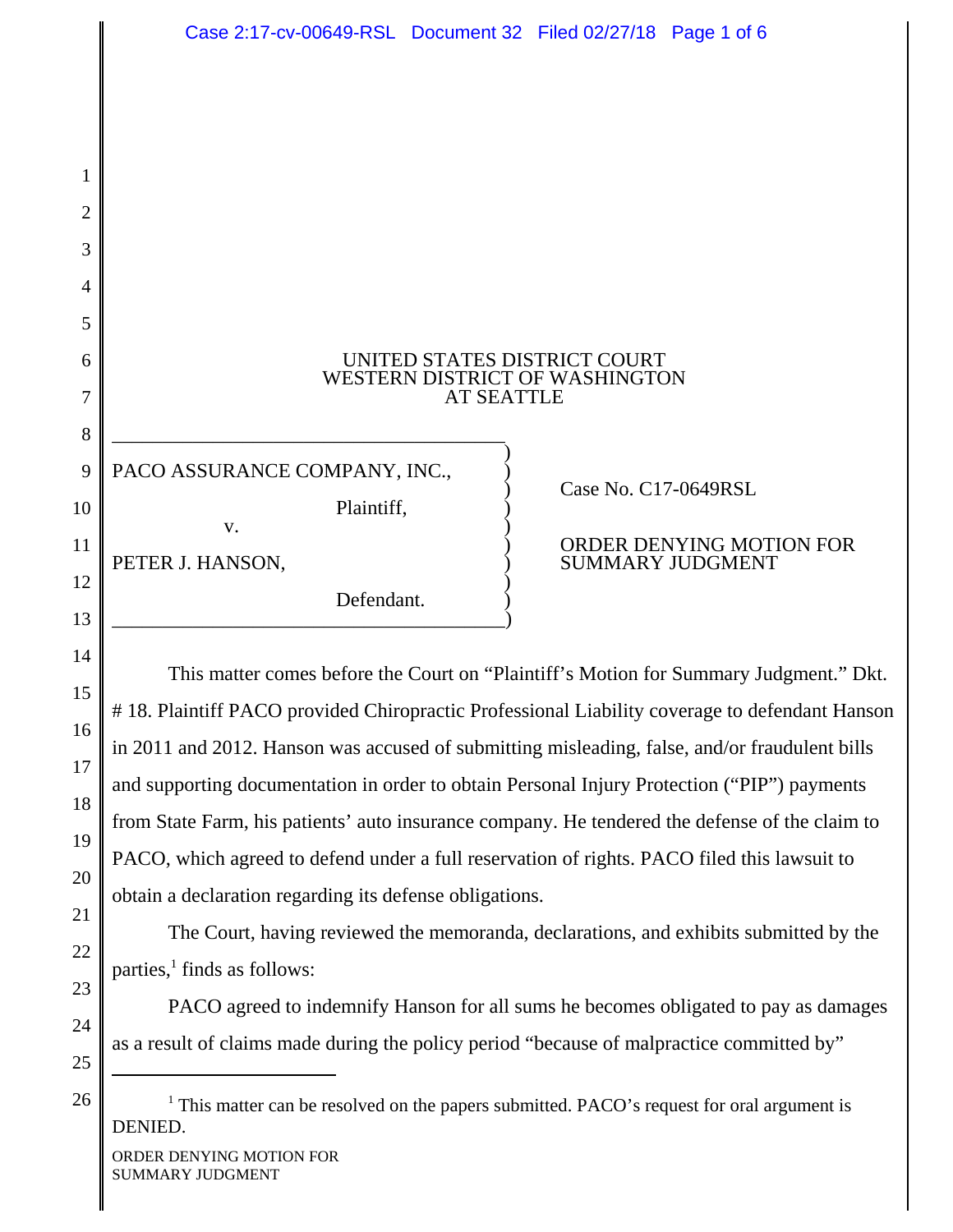1 2 3 4 5 Hanson. Dkt. # 19 at 32-33. "Malpractice" is not defined in the policy, but "malpractice incident" means "any act, error, or omission by the Insured in the providing of or failure to provide professional services." Dkt. # 19 at 34. "Professional services" are defined as "those services which are within the scope of practice of a chiropractor in the state in which the chiropractor is licensed." Dkt. # 19 at 35.

6 7 8 9 10 11 12 In Washington, insurance policies are construed as contracts. An insurance policy is construed as a whole, with the policy being given a fair, reasonable, and sensible construction as would be given to the contract by the average person purchasing insurance. If the language is clear and unambiguous, the court must enforce it as written and may not modify it or create ambiguity where none exists. If the clause is ambiguous, however, extrinsic evidence of intent of the parties may be relied upon to resolve the ambiguity. Any ambiguities remaining after examining applicable extrinsic evidence are resolved against the drafter-insurer and in favor of the insured. A clause is ambiguous when, on its face, it is fairly susceptible to two different interpretations, both of which are reasonable.

13 14 15 Panorama Village Condominium v. Allstate Ins. Co., 144 Wn.2d 130, 137 (2001) (quoting Weyerhaeuser Co. v. Commercial Union Ins. Co., 142 Wn.2d 654, 665-66 (2000)) (internal quotation marks omitted).

16 17 18 19 20 21 22 23 24 25 In this case, Hanson, as the insured, has the burden of showing that the claims asserted in the underlying litigation trigger the insuring provisions of the agreement. Moeller v. Farmers Ins. Co. of Wash., 173 Wn.2d 264, 271-72 (2011). The insurer's duty to defend is broader than the duty to indemnify, however, because it is triggered by the mere potential for liability: if the complaint against the insured alleges facts which could, if proven, impose liability that falls within the coverage provision, the duty to defend arises. Expedia, Inc. v. Steadfast Ins. Co., 180 Wn.2d 793, 802-03 (2014). Any ambiguities in the complaint must be liberally construed in favor of triggering the insurer's duty to defend. Woo v. Fireman's Fund Ins. Co., 161 Wn.2d 43, 53 (2007). "Only if the alleged claim is clearly not covered by the policy is the insurer relieved of its duty to defend." Truck Ins. Exchange v. Vanport Homes, Inc., 147 Wn.2d 751, 760 (2002).

26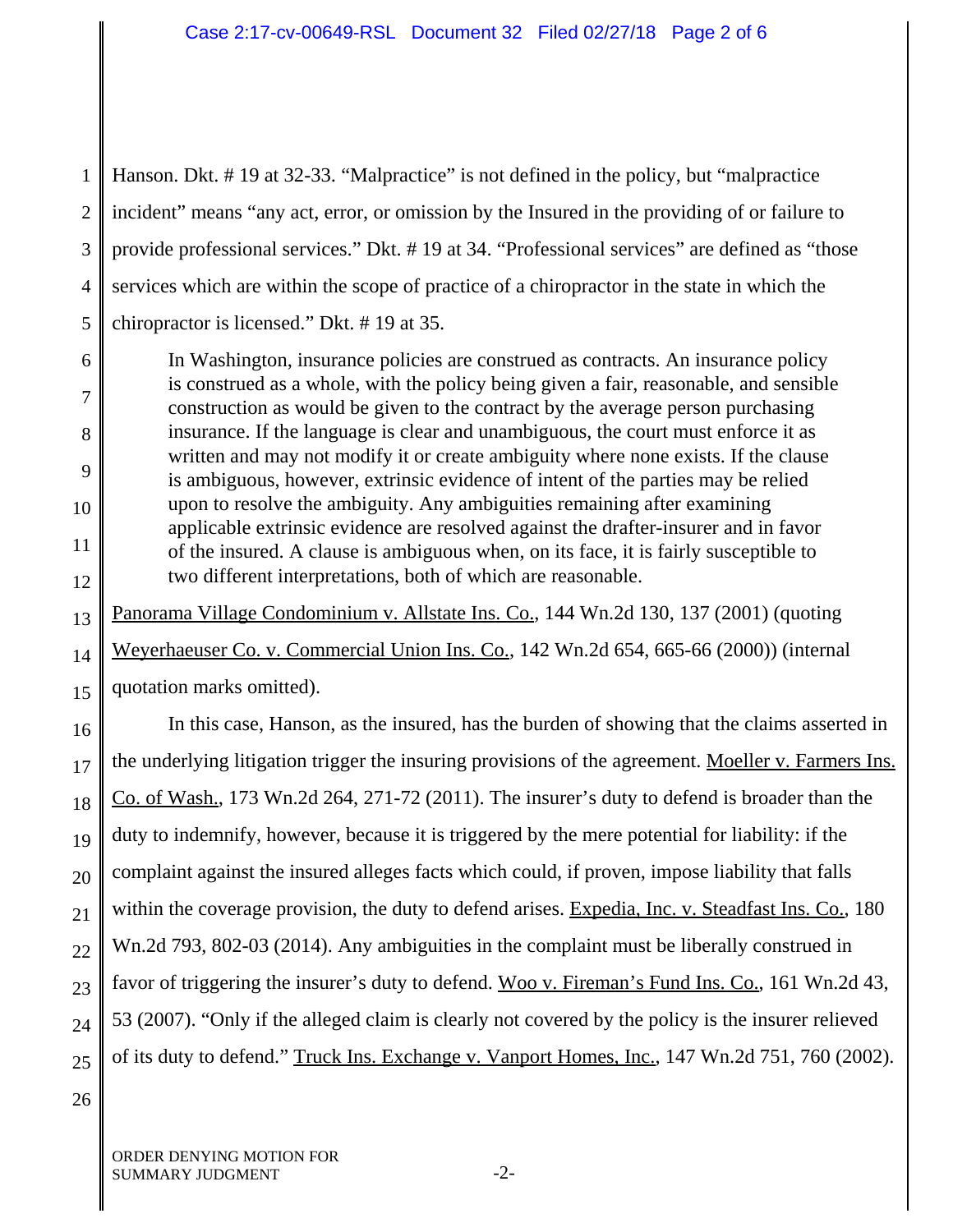1 2 3 4 5 6 The parties fundamentally disagree regarding the nature of the claims asserted by State Farm against Hanson in the underlying lawsuit. PACO argues that State Farm seeks damages arising from fraudulent billing practices that are not professional services and therefore do not involve a covered malpractice incident. Hanson, on the other hand, argues that State Farm is challenging his chiropractic treatment decisions when it alleges that the medical care provided to its insureds was not reasonable or necessary.

7 8 9 10 11 12 13 14 15 16 17 18 19 20 21 22 23 24 Hanson has the better of this argument. State Farm is not only alleging that Hanson billed for services he did not perform (which is the type of fraudulent billing practice generally at issue in the cases on which PACO relies), but also alleges that Hanson provided treatment that was not medically necessary and/or was not reasonable given the diagnoses and medical records. In particular, Hanson is accused of utilizing a predetermined treatment plan whenever a patient was eligible for no-fault benefits under a State Farm policy. State Farm alleges that this treatment plan was not designed "to appropriately examine, diagnose, and provide medically necessary services to benefit each individual plaintiff" but rather to enrich Hanson by exploiting available insurance benefits. See, e.g., Dkt. # 19 at 5. The complaint contains allegations regarding an appropriate treatment plan for patients with non-specific neck and back pain and compares that to the treatment provided by Hanson. State Farm also alleges that Hanson over-treated patients, including the overuse of x-rays. These allegations, liberally construed, place at issue the appropriateness of the professional services Hanson provided to State Farm's insureds. In order to prove its allegations, State Farm will have to show that the treatment plan was not only consistent (which would likely not be enough to establish either fraud or unjust enrichment), but also fell below the standard of care in some respect. Hanson, for his part, will defend the case by defending his treatment choices and protocols. The dispute involves alleged errors or omissions in the services provided by a chiropractor and therefore triggers the coverage provisions of the

25

26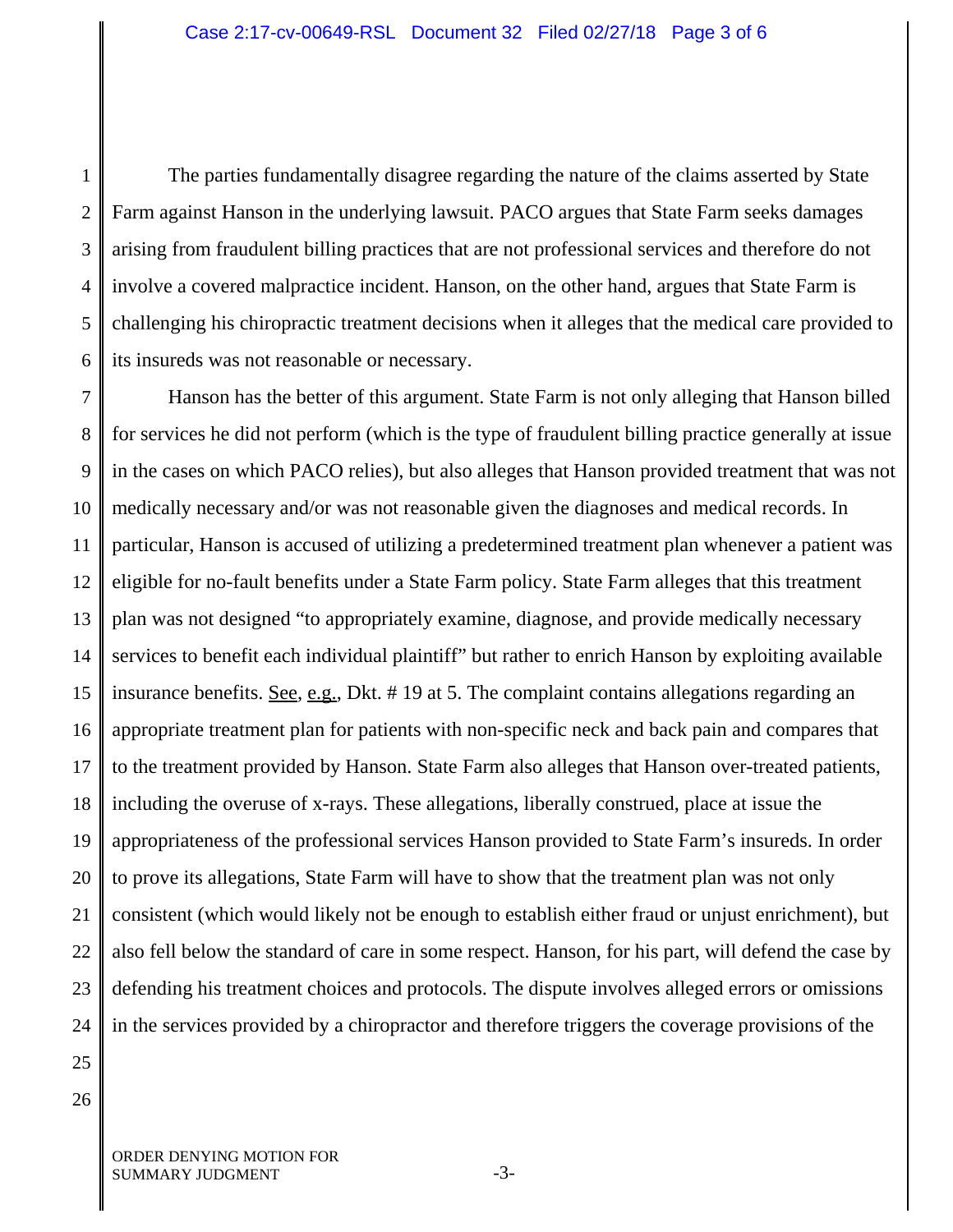1 policy.2

2 3 4 5 6 7 8 If PACO hopes to avoid coverage, it has the burden of showing that "the loss is excluded by specific policy language." McDonald v. State Farm Fire and Cas. Co., 119 Wn.2d 724, 731 (1992). "Exclusions from coverage are strictly construed against the insurer because they are contrary to the protective purpose of insurance." Berkshire Hathaway Homestate Ins. Co. v. SQI, Inc., 132 F. Supp.3d 1275, 1286 (W.D. Wash. 2015) (citing Stuart v. Am. States Ins. Co., 134 Wn.2d 814, 818-19 (1998)). PACO identifies five exclusions which it believes apply in this case. (1) Intentional Acts

9 10 11 12 13 14 15 Exclusion (a) makes the policy inapplicable "to any claim based upon or arising out of any dishonest, fraudulent, criminal, malicious or knowingly wrongful acts, errors, or omissions intentionally committed by or at the direction of the Insured." Dkt. # 19 at 35. In addition to a common law fraud claim, State Farm asserts that Hanson was unjustly enriched, a claim which can be proven without regard to intent. PACO has not shown that this exclusion applies to all of the related claims, and there is no right of allocation under Washington law. See Bordeaux, 145 Wn. App. at 698.

16

(2) Violation of Law or Ordinance

17 18 19 Exclusion (c) makes the policy inapplicable "to any act committed in violation of any law or ordinance." Dkt. # 19 at 35. State Farm's unjust enrichment claim can be proven without evidence of illegal conduct. PACO has not shown that this exclusion applies.

- 20
- 21 22

<sup>23</sup> 24 <sup>2</sup> PACO's focus on the term "damages" is unavailing. State Farm alleges that Hanson's treatment plan was unreasonable and/or medically unnecessary and that it was damaged thereby. There is no policy limitation regarding the identity of the claimant: if PACO had intended to limit coverage to claims brought by patients, it could have done so.

<sup>25</sup> 26 To the extent State Farm seeks declaratory relief (as opposed to a monetary award), the claim is reasonably related to the fraud and unjust enrichment claims that trigger the duty to defend. An insurer has no right to allocate defense costs between related covered and uncovered claims. Bordeaux, Inc. v. Am. Safety Ins. Co., 145 Wn. App. 687, 698 (2008).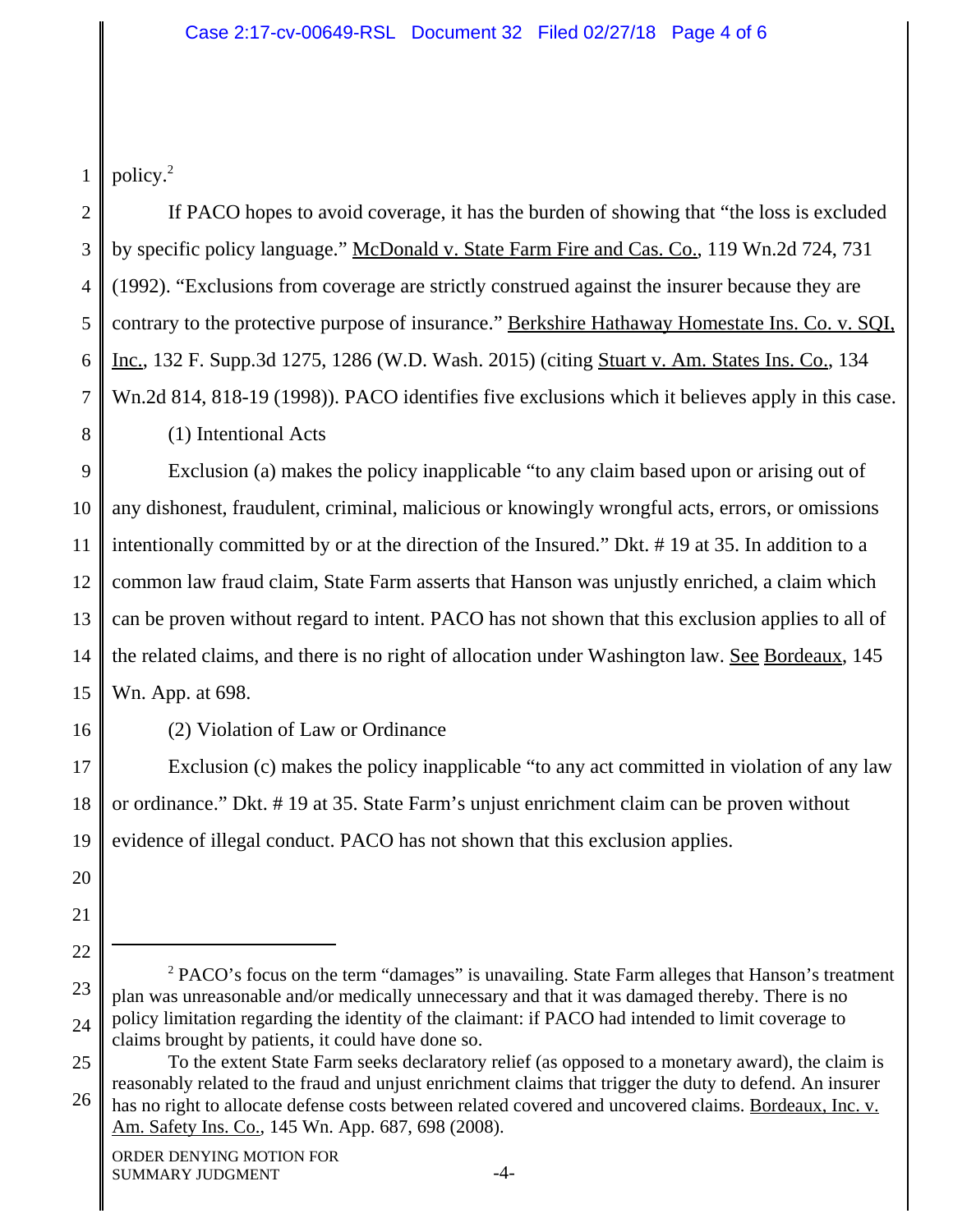## Case 2:17-cv-00649-RSL Document 32 Filed 02/27/18 Page 5 of 6

(3) Intentional Falsification of Healthcare Records

2 3 4 5 6 Exclusion (ee) makes the policy inapplicable "to any liability of any Insured arising out of intentionally falsifying, destroying or obliterating healthcare records or other documents or evidence." Dkt. # 19 at 37. As discussed above, Hanson could incur liability in the underlying litigation without a showing of intent. In addition, State Farm's claims do not necessarily involve the falsification or destruction of healthcare records or other documents of that kind.

7

1

(4) Actual Gain of Personal Profit

8 9 10 11 12 13 14 15 16 17 18 19 Exclusion (ff)(2) states that there is no coverage for "any claim alleged to be caused by ... an Insured's actual gain of personal profit, or advantage to which the Insured is not legally entitled." Dkt. # 19 at 37. The parties have not identified, and the Court has not found, a case interpreting this exact language, but courts faced with similar language conclude that the exclusion applies only after there is an authoritative determination, not merely an allegation, that the insured has wrongfully profited. See N. Seattle Cmty. College Found. v. Great Am. E&S Ins. Co., C09-1259RAJ, 2010 WL 724584, at \*5 (W.D. Wash. Mar. 1, 2010) (policy exclusion for "any claim based upon or arising out of ... the Insured gaining in fact any personal profit, or advantage to which such Insured was not legally entitled"); Va. Mason Med. Ctr. v. Exec. Risk Indem. Inc., C07-0636MJP, 2007 WL 3473683, at \*4-5 (W.D. Wash. Nov. 14, 2007) (policy exclusion for "[c]laims brought about or contributed to in fact ... by an Insured gaining any profit, remuneration or advantage to which such Insured was not legally entitled").

20

(5) Payments Held by the Courts to be in Violation of the Law

21 22 23 Exclusion (ff)(3) excludes from coverage "any claim alleged to be caused by ... remuneration paid to an Insured if such payment is held by the courts to be a violation of the law." No such finding has yet been made.

- 24
- 25 //
- 26